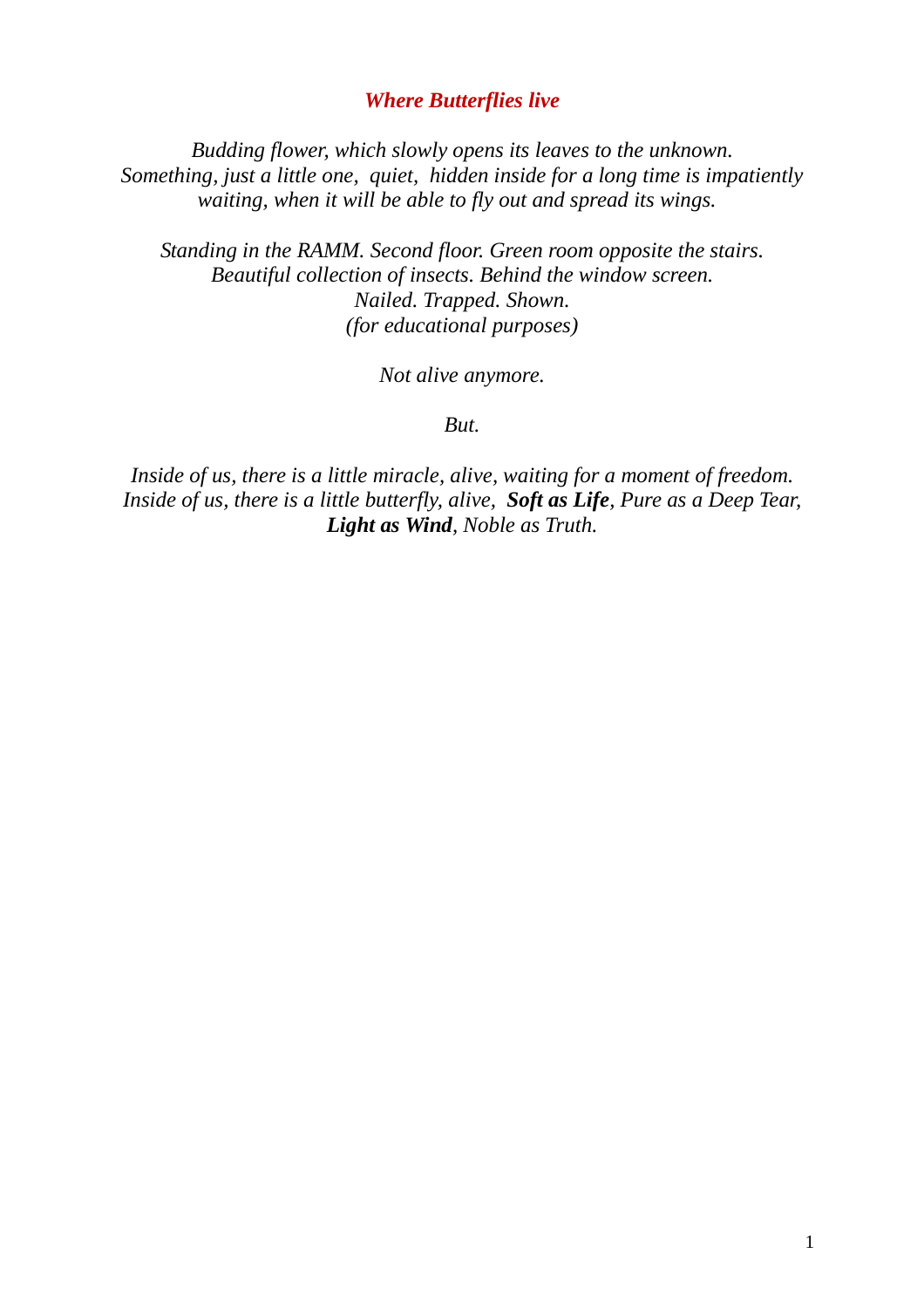**My name is Alexandra** and in my project I have chosen to research an item, which is maybe far away from my native culture.

Many people asked me, "Why, you... non-religious, want to write about the Monastery? And why, you... non-religious eastern European, want to write about the Buddhist Monastery? What do you know about it?"

Yes, on the one hand, they are right. If I chose a topic, which would be closer to my culture, it might have been easier, perhaps better... maybe next time.

But on the other hand, different kitchens, different tastes. And we will never find out unless we try. **The knowledge about other cultures opens doors to another level and widens our insights into other people**. To learn about other cultures teaches us to respect diversity of people and their thinking. The fight against discrimination starts with education and understanding others and their culture.

On the question of my religion, Burmese monks chuckled and added: **"So, you are free then, you can pick which way you want to go..."** 

The pot with a Buddhist scent seemed too far away for us, people who did not grow up in such an environment, too difficult to reach...In the country I am originally from, almost untouchable...But, lucky me, I touched, I tried, I tasted and I would like to know the recipe...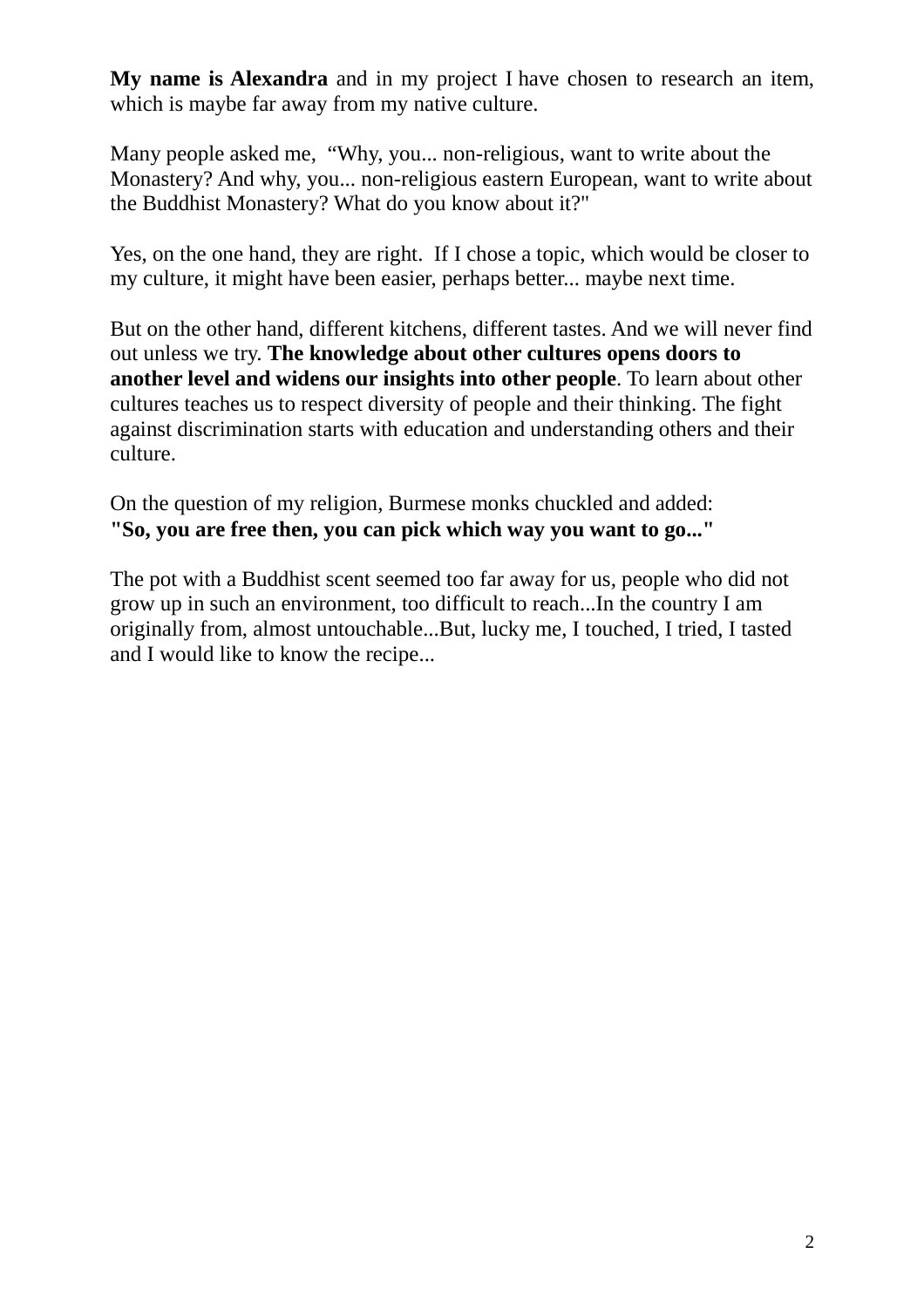

Burma – **Golden Land**, where the gold adorns the country, whereas its heart stays pure and human

I don't know why, a picture of this little boy evokes thoughts about a butterfly which woke up only few months ago in my heart.

Is it possible, I did not know that it could exist for 30 years? A typical tourist holidays in Myanmar (Burma) rapidly changed from the first day of my trip in this amazing country by an unbelievable time, full of experiences spreading further every day. I was introduced to Buddhism in practice. I was introduced to **Goodness**, **Purity** and **Love**, which I would never have expected to get. Imagine, where ever you go, you are never alone, you are never lost, who ever you ask for help, they will help without expectation to receive anything back in return. They will feed you, offer you a bed, they will show you the way, they will give you their smile. And when you leave, a little present is a certainty. You are safe, you can trust...Yes, surprisingly, in spite of the difficult situation they are living in for many years, Burmese people are like this, they are just happy, friendly, affectionate and generous…

And suddenly I ask myself: where is this huge amount of Goodness is coming from?

Today is a new day…a moment, which will never come back. And you have an opportunity to live this happy moment…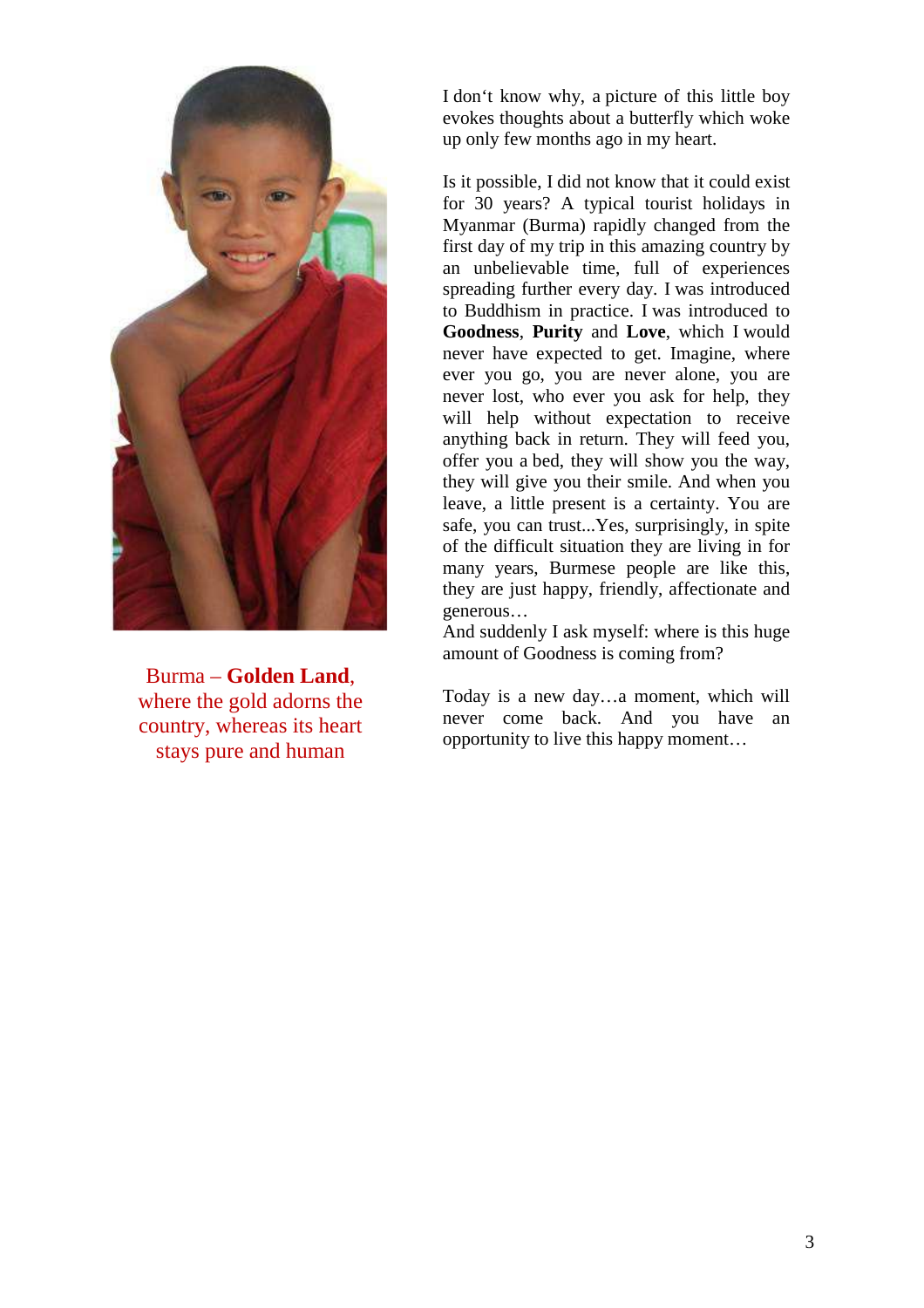## *2013, BEGINNING OF JANUARY: SIDMOUTH, DEVON, UNITED KINGDOM*

 *Cold. Sitting on the tiny bench at the bus stop. 4 other ladies happily jabber about their grandchildren. A curious man secretly glances at my exercise book with the intention to find out what I am writing so anxiously...Plough the sand...I just started to write my travel diary, but using Slovakian, my natural language, so he gives up soon...* 

*Full of expectations, dreams and desires spiced with a bit of scary feelings and travel problems such as questioning myself for a million time again: Do I have my passport? Did I take spare batteries for my camera? Will I have enough money? I might have checked my flight schedule one more time...And....where is my flight ticket...? Oh no...its not here...Where is it???...sweat all the body in one second......Oh, you silly.....your ticket is in the right place...just concentrate....concentrate.... According to other visitors: Burma will be difficult to travel through – or just different?* 

### *2013, MIDDLE OF JANUARY: MANDALAY, BURMA*

 *Hot. Sitting on the tiny bench under the tree in one of the meditation centres somewhere in Mandalay. One man is sitting next to me. His head is completely shaved. The speech of his body wrapped in a red ruby robe invokes respect. But the look on his face reveals goodness and trust.* 

*Concentrate, concentrate...Breath In, Breath Out...don't run far away...stay in present and feel this moment...practice...practice...* 

 *...different travelling throught the Golden land, difficult only...travelling back to the core of my being...* 





**1, 2: Entrance to my first Meditation Center, Mandalay, Burma (2013)**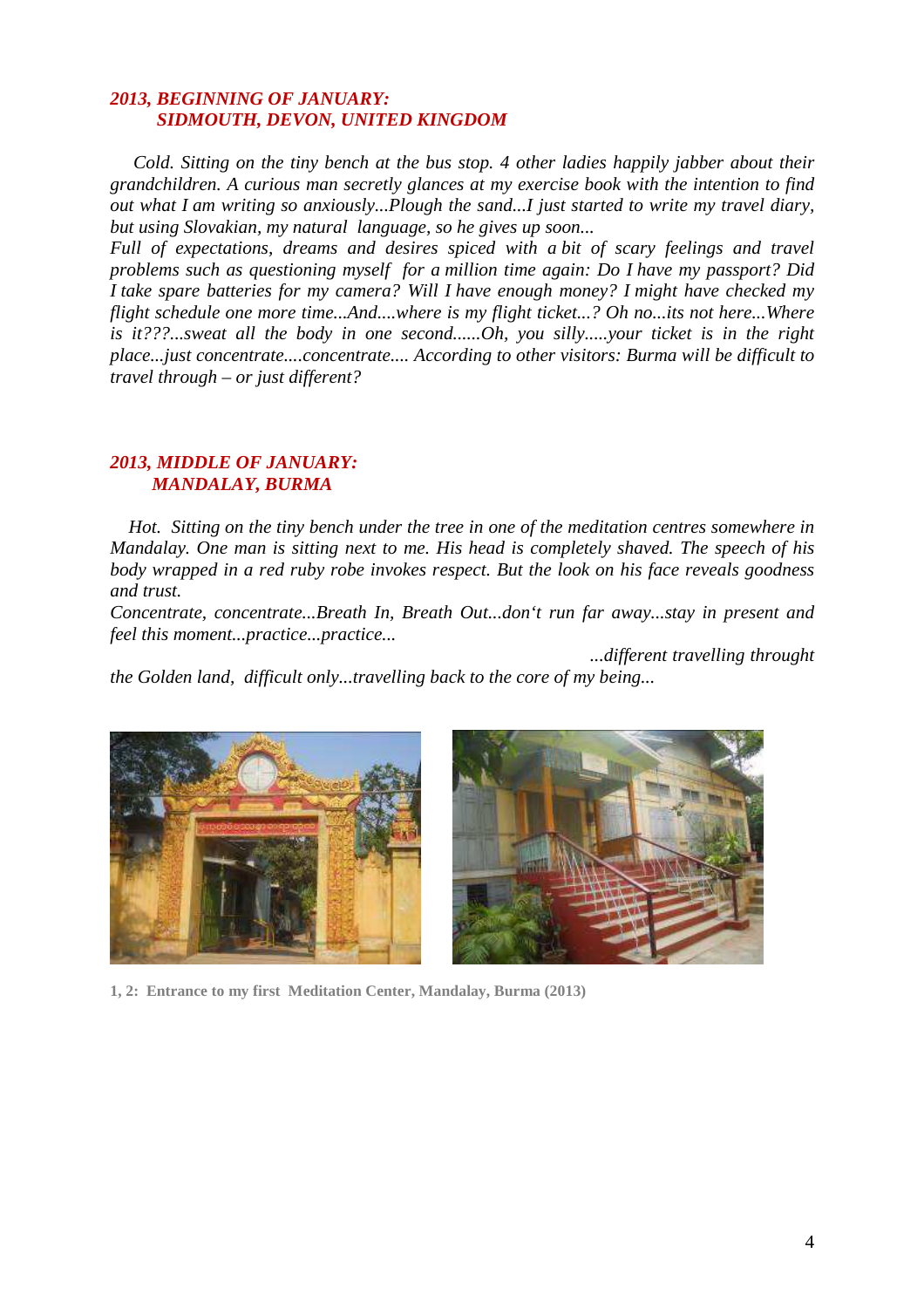



These pictures were taken in **Burma in January 2013**. I picked those that reminded me of my meditation experiences the most. All monks and many lay people had a big influence on me to think and start with meditation. Actually, they never said "You should try it"...They didnt say anything about meditation. Only when I asked, why are Burmese people so happy and calm, the answer was, because there is a friendly attitude to life through the religion and meditation. I saw how they practice and I had got the idea to try it. When I mentioned to them my interest to monks, who decided to take care of me, they suddenly started a serious disscussion in Burmese language and then one quick phone call to somebody. After while, they probably found the solution. One of them: "Excuse me, tomorrow we will take you to meditation center where is a monk, who will explain you more about meditation in English if you wish. Our English is not good enough to explain you how to do it. One o´clock. Can be?" **And here my journey starts**, and does not finish in the Yangon airport on my way back to England. Even after half year, it is very difficult to describe experiences and feelings I brought from Myanmar. Rubies? Gems? Gold? No. The best present that I could bring from "home" to home is a diamond in my heart more precious than the huge one located at the top of famous Schwedagon Pagoda in Yangon.